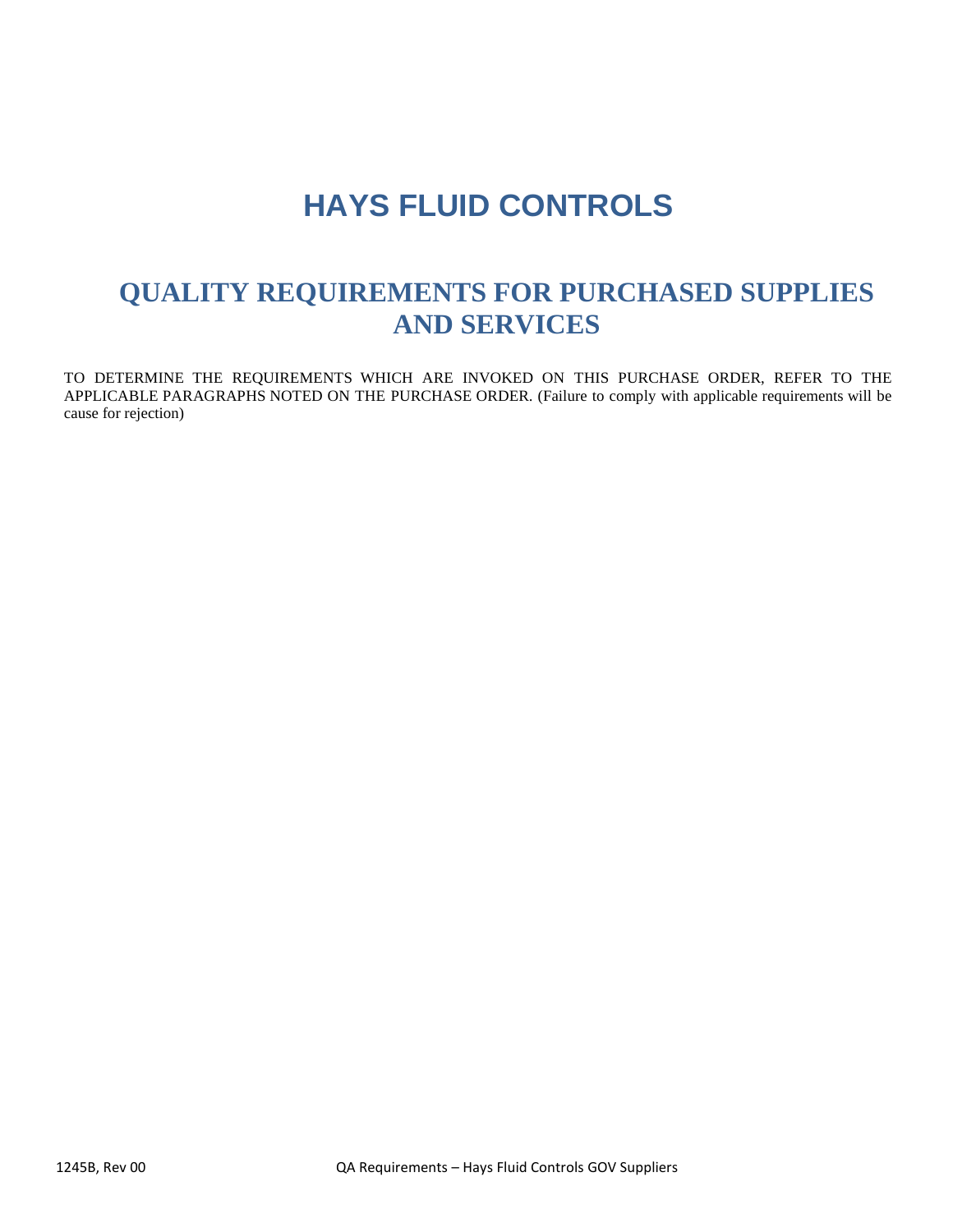#### **1. DEFINITIONS as used herein:**

- a) The term "BUYER" shall mean Hays Fluid Controls.
- b) The term "SELLER" shall mean the person, firm, or corporation by whom the products described in this order are to be furnished.
- c) The term "ORDER" shall me an the Purchase Order, incorporating by reference these Quality Requirements and all Drawings, Specifications, and any applicable data incorporated by reference therein.
- d) The term "SUPPLIES", as used herein, includes but is not limited to raw materials, components, intermediate assemblies, end products, supplies and services.

#### **2. SOURCE INSPECTION:**

- 2.1 The buyer reserves the right to inspect at source all supplies and services at the seller's facility in addition to any supplies or services not manufactured or performed at the seller's facility by a Hays Fluid Controls Quality Representative. The seller shall furnish, at no cost, necessary facilities and equipment to the Quality Representative for their inspection. Notwithstanding the provisions of this clause, all items may be subject to inspection and acceptance at the buyer's facility.
- 2.2 The Government reserves the right to inspect at source all supplies and services not manufactured or performed within the buyer's facility. Should the Government exercise such inspection at the seller's facility it shall not constitute acceptance; nor shall it in any way replace the seller's inspection or otherwise relieve the seller of their responsibility to furnish an acceptable end item. The purpose of such inspection is to assist the Government representative at the buyer's facility to determine the conformance of supplies or services with contract requirements.

#### **3. QUALITY / INSPECTION SYSTEM:**

- 3.1 The seller shall provide and maintain an inspection system acceptable to Hays Fluid Controls covering supplies and services under this order. This inspection system shall encompass all tests and examinations necessary to verify conformance with technical requirements and shall, as a minimum but not limited to, include receiving inspection, manufacturing first piece, in-process, final inspections, and lot / heat segregation. As part of the system, the seller shall prepare records evidencing all inspections and tests made under the system and the outcome. These records shall be kept complete and made available upon request by the buyer or their authorized representative.
- 3.2 The seller shall provide and maintain an inspection system in accordance with MIL-I-45208, ISO 9001 or equivalent. The seller's inspection system shall be documented and shall be available for review by the Government, their representative, and the buyer prior to the initiation of production and throughout the life of the order.

#### **3.3 CALIBRATION SYSTEM**

3.3.1 The seller shall provide and maintain gages and other measuring and testing devices necessary to assure that supplies conform to the technical requirements. To assure continued accuracy, these devices shall be calibrated at established intervals against certified standards which have known valid relationships to national standards. Records of such calibrations shall be adequately maintained and all measuring & test equipment and measurement standards shall be identified with the calibration status.

3.3.2 In addition to the requirement of para. 3.3.1 above, the seller shall maintain a calibration system that meets the requirements of MIL-STD-45662.

#### **4. DRAWINGS AND SPECIFICATIONS**

In performance of the work under this order, the seller shall comply with the specifications shown or referenced to on the order and all drawings and all specifications referenced on such drawings.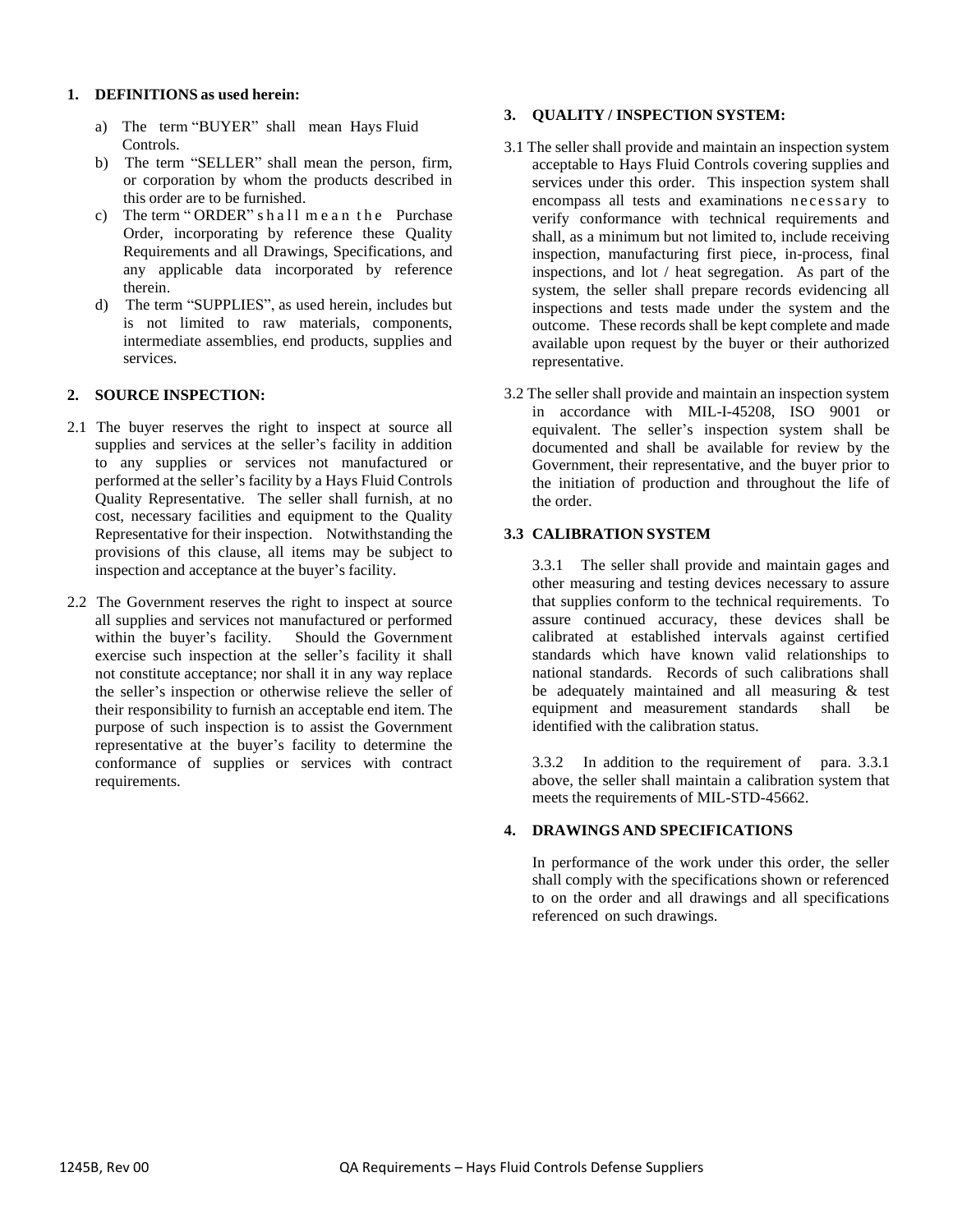Such specifications are deemed to be and are hereby made a part of the order. The drawings and specifications are intended to explain each other. If any discrepancy, difference or conflict exists between the provisions hereof and the drawings and specifications or order, the same shall immediately be brought to the attention of the buyer's Quality Manager, who will resolve such conflict. Unless otherwise specified, all specifications referenced within the order, drawings, or specifications referenced by other specifications, shall be to the current published revision level.

The seller shall include and invoke all information to their sub tier vendor that is included on the buyer's order. This information shall include but is not limited to Government Source Inspection, DPAS regulations and QC58.

#### **5. INSPECTIONS AND TESTS**

Seller shall have, or establish and maintain, a Quality System appropriate to the size and nature of its operation, but of sufficient scope to assure that supplies delivered under this purchase order will comply with all applicable drawings, specifications, Hays Fluid Controls quality requirements, and other purchase order agreements. The supplier shall keep adequate material control to assure that it is identified in relation to certification, inspections, and tests, heat identification, and buyer's documentation is maintained.

#### **6. CERTIFICATION**

6.1 Packing List, Certificate of Compliance, and Material Test Reports will accompany shipment, or sent electronically to **certs@haysfluidcontrols.com** when any shipment leaves the Vendor's facility. The certificate must stipulate that the items ordered and contained in such shipment meet all drawings, specifications, and other applicable documents as cited in the order. This statement should also specify that process certifications, inspection records, chemical, physical, nondestructive, or any other test reports as required are on file and available upon request. This certificate must be recorded on the seller's letterhead and at a minimum bear the date, Hays Fluid Controls purchase order number, signature, and title of the authorized representative of the seller. Statements of material certification documents, including mercury free statements, must be positive, disclaimers such as "to the best of our knowledge" or "we believe the information contained herein is true" are not acceptable.

#### **7. OBJECTIVE EVIDENCE**

7.1 Actual mill chemical and physical test reports which indicates conformance with order requirements for all

raw materials used to produce supplies, shall accompany each shipment.

- 7.2 Nondestructive test certifications or reports, if required on Purchase order, (i.e., radiography, magnetic particle, dye penetrant, ultrasonic inspections, etc., as applicable), shall accompany each shipment.
- 7.3 Certification and /or test report of hydrostatic testing per order requirements, shall accompany each shipment if required by Purchase Order.
- 7. Chemical test report indicating conformance with order requirements, shall accompany each shipment.
- 7.6 Physical test report indicating conformance with order requirements, shall accompany each shipment.
- 7.7 Inspection results / report This is normally generated during receipt, first piece, in-process, or final inspections by the seller's inspection personnel and consists of inspections such as alignment checks, visual inspections, dimensional measures, etc., shall be made available upon request. See section 10 of these Quality Requirements for sampling inspection.

#### **8. MERCURY FREE**

The material supplied under this order is subject to the prohibition of mercurial contamination and therefore shall contain no metallic mercury and shall be free from mercury contamination. During manufacturing processes, tests, and inspections the supplies shall not have come in direct contact with any mercury containing device employing a single boundary of containment. Mercury contamination of the material shall be cause for rejection. A Certificate of Compliance for these requirements shall be provided when specified or upon request. These requirements shall be passed on to all sub-tier suppliers and or subcontractors.

#### **9. CORRECTIONS & ADDITIONS TO QUALITY DOCUMENTS**

All documentation which serves as objective quality evidence shall be legible, reproducible, and documented with an instrument that provides a permanent record; i.e., ink pen, typewriter, etc.

Corrections and additions to quality documents shall be made as follows:

- a) Drawing a single line through the incorrect entry. (Erasure or obliterations, including "white-out", of information is prohibited).
- b) Enter the corrected information.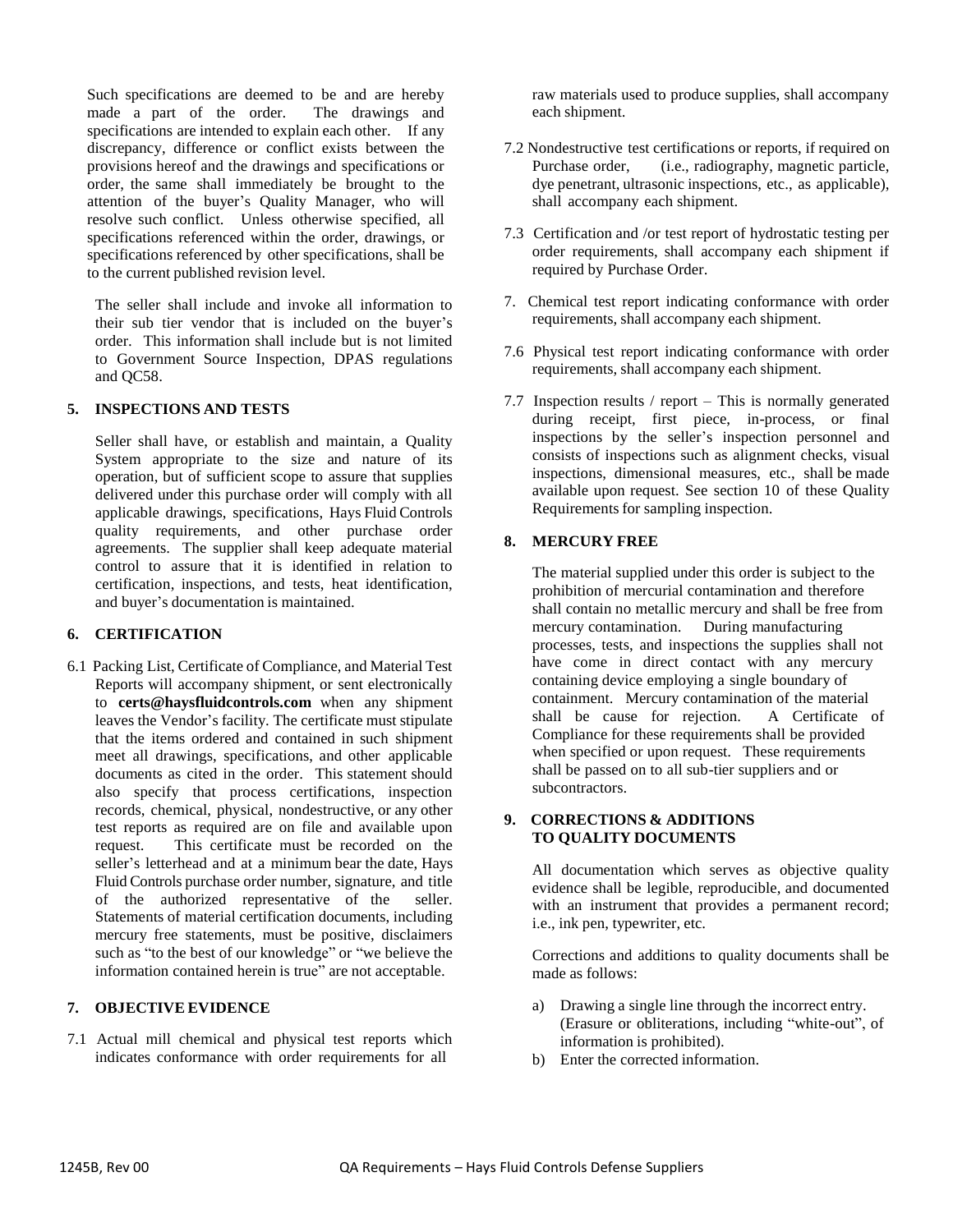- c) Initial and date each correction.
- d) When additional information is added to a quality document, the entry must be initialed and dated,
- e) When a quality document is retyped, in portion or completely, to correct or add information, it shall be identified as a corrected copy and all changes shall be identified; i.e.(\*). The document shall be resigned and dated.

NOTE: Quantitative, semi-quantitative data cannot be altered on another organization's quality document.

#### **10. SAMPLING INSPECTION**

Unless otherwise specified, the use of sampling procedures for acceptance of material utilized in finished products delivered under this order is permitted, provided that enough base data is obtained to warrant sampling and that an approved sampling plan is used. The supplier's use of a sampling plan as an inspection technique does not relieve him of the responsibility to deliver only fully acceptable items to the buyer under the purchase order.

#### **11. NONCONFORMING SUPPLIES**

Supplies not in compliance to drawing(s) and/or specification(s) requirements shall not be shipped without prior approval from the buyer. The seller may request same by notifying the buyer's Quality in writing of actual discrepancy, reason for discrepancy, and action taken to prevent recurrence. If authorization is given to ship, nonconforming supplies must be identified and segregated from conforming supplies. Acceptance will depend upon verification of discrepancy and final approval at the buyer's facility.

### **12. RECORDS RETENTION**

All quality records of inspection, tests, and other quality related records shall be maintained by the seller for a period of seven years after final order delivery. Such records shall be made available to the buyer upon request.

#### **13. LIMITED SHELF LIFE MATERIALS**

- 13.1 Unless otherwise specified, the supplies provided against the requirements of this order shall be certified to have a minimum of five (5) years shelf life and a minimum of 80% shall remain at time of receipt at the buyer's facilities.
- 13.2 The following data shall be furnished by the supplier with shipment:
- 1. Cure Date or Date of Manufacture
- 2. Lot and/or Batch Number.
- 3. Shelf Life Limitation (i.e., suggested shelf life in years of expiration date by "Quarter Year").
- 4. Any special storage condition requirements.
- 5. Manufacturer's name.
- 13.3 The date of manufacture (cure date), batch or lot number, and the shelf life expiration date (by "Quarter Year") of the supplies shall be marked on each individual container.

#### **14. WELDING AND BRAZING**

All welding and brazing procedures and performance qualification shall be in accordance with Hays Fluid Controls drawing and or specified purchase order requirements. Unless specified on the drawing or purchase order Welding Repair/Rework of materials must be approved by Hays Fluid Controls before welding is conducted.

#### **15. SPECIAL MATERIAL IDENTIFICATION**

Supplies are required to be identified in accordance with MIL-STD-130 in addition to any other drawing or specification requirements.

#### **16. LEVEL 1 REQUIREMENTS**

It is imperative that traceability be maintained from the material to the material certification test report and other objective quality evidence. Material certification report(s) must completely and accurately reflect that the material supplied meets the specified requirements.

**Procurement/Receipt Inspections:** Purchase Orders for raw material shall specify that the material be traceable to material certification test reports by traceability codes, which shall be permanently marked on the material in accordance with MIL-STD-792 and identified on the test reports. The Certification Data Requirements contained in DI-MISC-81020 shall be invoked on all suppliers / subcontractors supplying material.

Receiving inspection shall include as a minimum:

a) Verification that the traceability number marked on the material agrees with that on the certification test reports.

b) Verification that certification test reports are legible and complete.

c) Verification that the contents of the certification test reports follow the invoked specifications and requirements.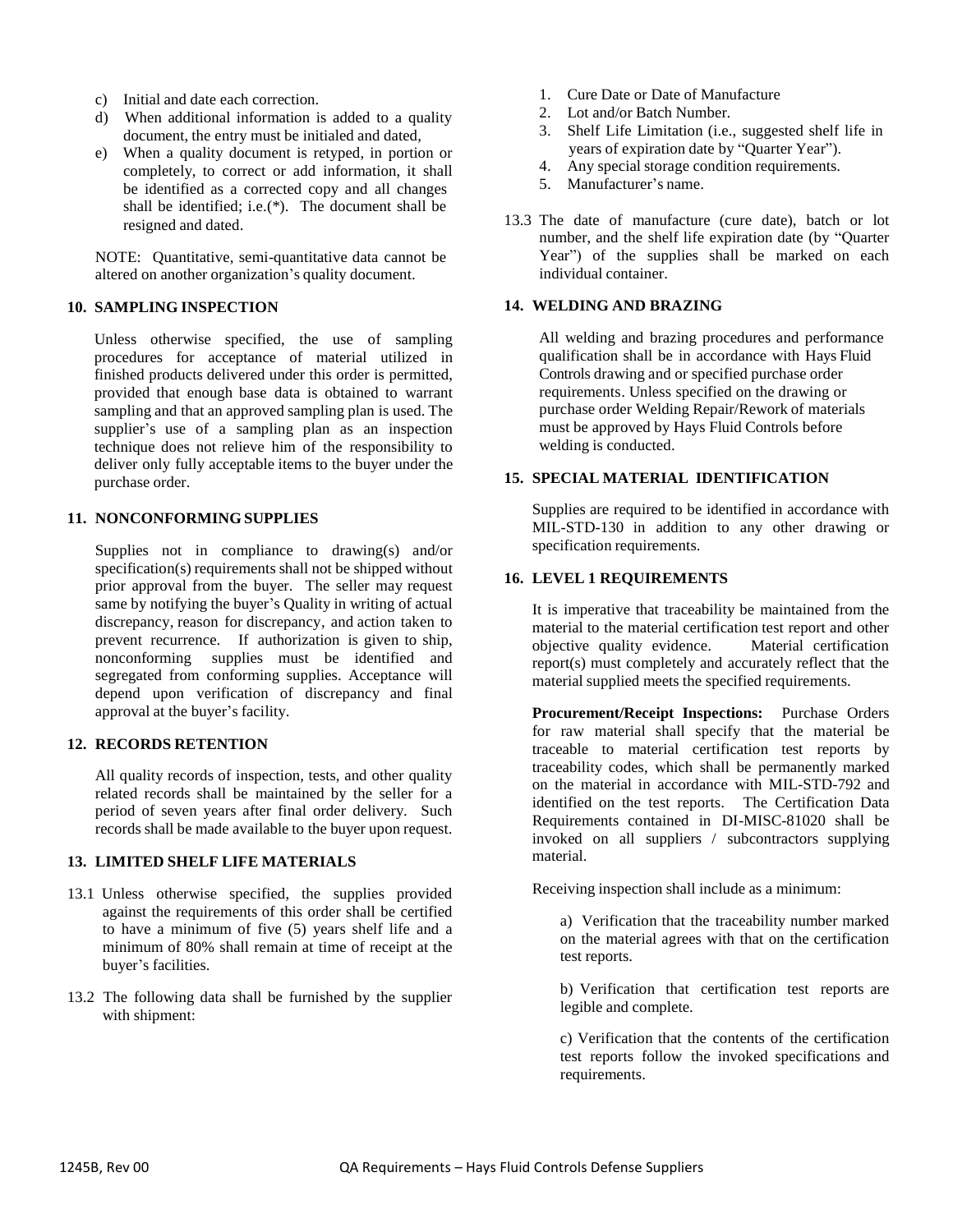**Material Handling:** All raw materials shall be marked with a unique traceability code (except for nonmetallic parts, welding and brazing joints, or filler material). Traceability of consumable materials (weld filler material, silver braze alloys, etc.) shall be by label attached to each container. Each container in the lot must contain material from the same traceability code, as defined in the applicable specification.

Stored raw materials requiring traceability shall be segregated to preclude intermingling with materials not requiring traceability.

When traceability marking will be removed by a manufacturing process, the marking shall be recorded prior to removal. An appropriate material control procedure (such as a bag and tag, tagging, and/or tote box control) must be employed. The material control procedure must provide a method of positive control to preclude commingling of heats or loss of traceability.

The material control process shall include requirements for the maintenance of traceability for items sent out for subcontracted operations.

**Final Inspection:** The following inspections shall be performed prior to shipping material:

- a) Material traceability has been maintained and material / supplies are either marked or segregated with adequate identification for each heat or lot of material being shipped.
- b) The material certification test reports are traceable to the material and that there is a test report for each heat or lot material being shipped. The certification test reports are complete and legible.

**Material Markings:** All traceability markings shall be permanently applied in accordance with MIL-STD-792. An alternate marking method is permissible provided it is an available option in the invoked specification or drawing, except in instance where the material differs from that specified in the specification or drawing. Marking shall be legible and shall be located so as to not affect the fit, form and function of the material.

**Material Certification:** In addition to the Certification Data Requirements specified in DI-MISC-81020 invoked in this order, the following material certification requirements apply:

- 1. In addition to quantitative chemical and mechanical properties, the material certification test reports shall include the class, form, condition, grade, type, and finish, as applicable, of the material supplied.
- 2. Re-identification and recertification of material is required when material is subject to a process

which alters its properties. If the starting material or raw stock is processed in a manner that will not affect its chemical composition or mechanical properties, the original certifications for the chemical composition and mechanical properties, as required by the material specification, are acceptable.

Recertification of the chemical or mechanical properties is required if a process is used during fabrication that alters the original properties of the material (e.g., alloying, heat treating, or forming). In these instances, the properties of the material must be re-determined and documented to reflect the altered condition. The altered material shall be uniquely re-identified. The properties thus determined and documented, are required for final certification and shall conform to the material/procurement specification or order requirements.

When only the mechanical properties are altered, the original certification for chemical composition shall be over-stamped and / or annotated with the unique traceability marking used with the altered material as shown below.

|                    |                                             |      |       | is fabricated |  |
|--------------------|---------------------------------------------|------|-------|---------------|--|
|                    | from raw material identified to Heat Number |      |       |               |  |
|                    | and                                         | Heat | treat | number        |  |
| (when applicable). |                                             |      |       |               |  |

(Name and Signature of Auth. Date Company Representative)

- 3. Material Certification Data forwarded shall contain the signature, printed name and title of authorized representative of seller. The report results shall represent the actual attributes of the material furnished and indicate full compliance with all applicable specification and order requirements.
- 4. Statements on material certification documents must be positive and unqualified. Disclaimers such as "to the best of our knowledge" or "we believe the information contained herein is true" are not acceptable.

Transcription of certification data is prohibited.

**NOTE:** If material / supplies are received without required certification papers, material will be rejected.

#### **17. ACQUISITION AND USE OF NON-DOMESTIC SPECIALTY METALS**

17.1 The seller agrees not to incorporate into any articles to be delivered under this purchase order, specialty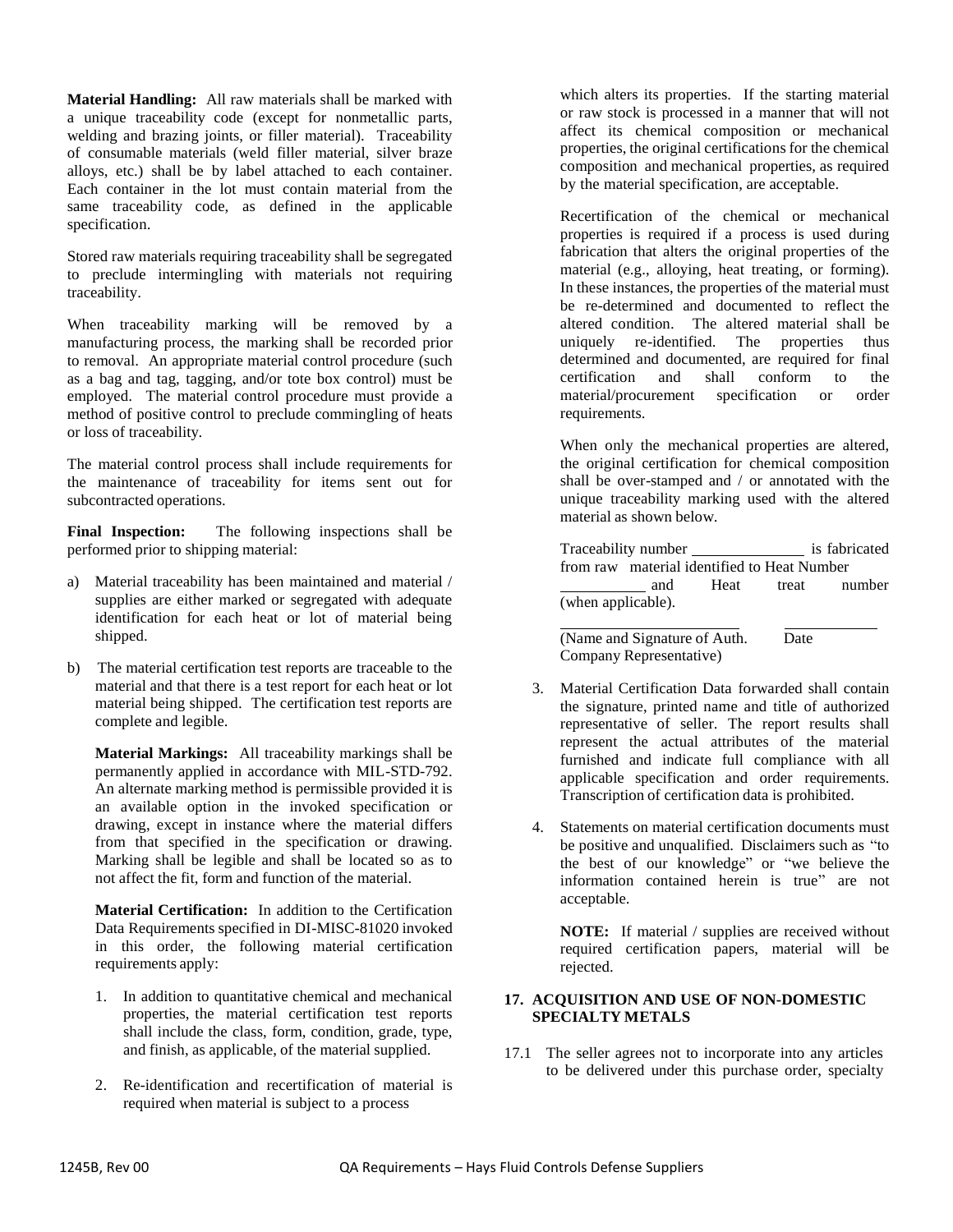metals not melted in the United States, its possessions, Puerto Rico, or a qualifying country. Specialty metals are defined in the Defense Federal Acquisition Regulation Supplement (DFARS) 252.225-7009. Qualifying countries are listed in DFARS 252.225-7002.

Seller furnished material certifications for Specialty Metals ONLY:

- 1. Description of materials used in the manufacturing of the end-item
- 2. Material Specifications
- 3. Lot, heat or batch number identification
- 4. Source of procurement
- 5. Origin of material
- 6. Name and location of Melting facility
- 7. Name and location of mill
- 8. Mill Certification
- 9. All other requirements as specified in the applicable raw material specification, to include chemical and physical analysis.
- 10. Retain certification for a period of no less the seven (7) years after final payment.
- 18. The following is invoked on all Hays Fluid Controls orders:

Seller understands and complies with the following requirements as defined by the United States government. FAR clauses and definitions can be found at **[www.acquisition.gov/browsefar.](file:///C:/Users/sherrillg/Downloads/www.acquisition.gov/browsefar)**

#### **52.222-03 CONVICT LABOR**

#### **52.222-19 CHILD LABOR - COOPERATION WITH AUTHORITIES AND REMEDIES**

#### **52.222-50 COMBATTING TRAFFICKING IN PERSONS**

#### **SUSPECT/COUNTERFEIT PARTS**

"Suspect/counterfeit parts" are parts that may be of new manufacture, but are misleadingly labeled to provide the impression they are of a different class or quality or from a different source than is actually the case. The term "suspect/counterfeit parts" also includes refurbished parts, with or without false labeling, that are represented as new parts. Seller further certifies, to the best of its knowledge and belief, that no "suspect/counterfeit parts" have been or will be furnished to Hays Fluid Controls under this Order. Hays Fluid Controls may at its discretion, turn over to the appropriate authorities (*e.g.*, without limitation, the Defense Criminal Investigative Service, Naval Criminal Investigative Service, Federal Bureau of Investigation, Offices of the Inspector General, etc.) any Products suspected of being or containing

suspect/counterfeit parts and reserves the right to withhold payment for the Products pending the results of any investigation or proceedings related to the matter.

#### **DFARS CLAUSE 252.204-7012**

Safeguarding Covered Defense Information and Cyber Incident Reporting.

#### **Malpractice or Fraud and Falsification**

Suppliers to Hays Fluid Controls are contractually obligated and expected to meet all purchase order requirements.

Suppliers must also be vigilant and aware for Malpractice and Fraud and Falsification as it affects compliance to the orders placed. Any party aware of or having reason to suspect malpractice is obligated to report to local supervision or management, purchaser buyer or call the defense department Hotline at phone (800)424-9098 or

email to [hotline@dodig.osd.mil.](mailto:hotline@dodig.osd.mil)

#### **Packaging and protection of product**

The use of yellow wrapping and attached yellow protection devices, such as caps and plugs, is strictly prohibited**.**